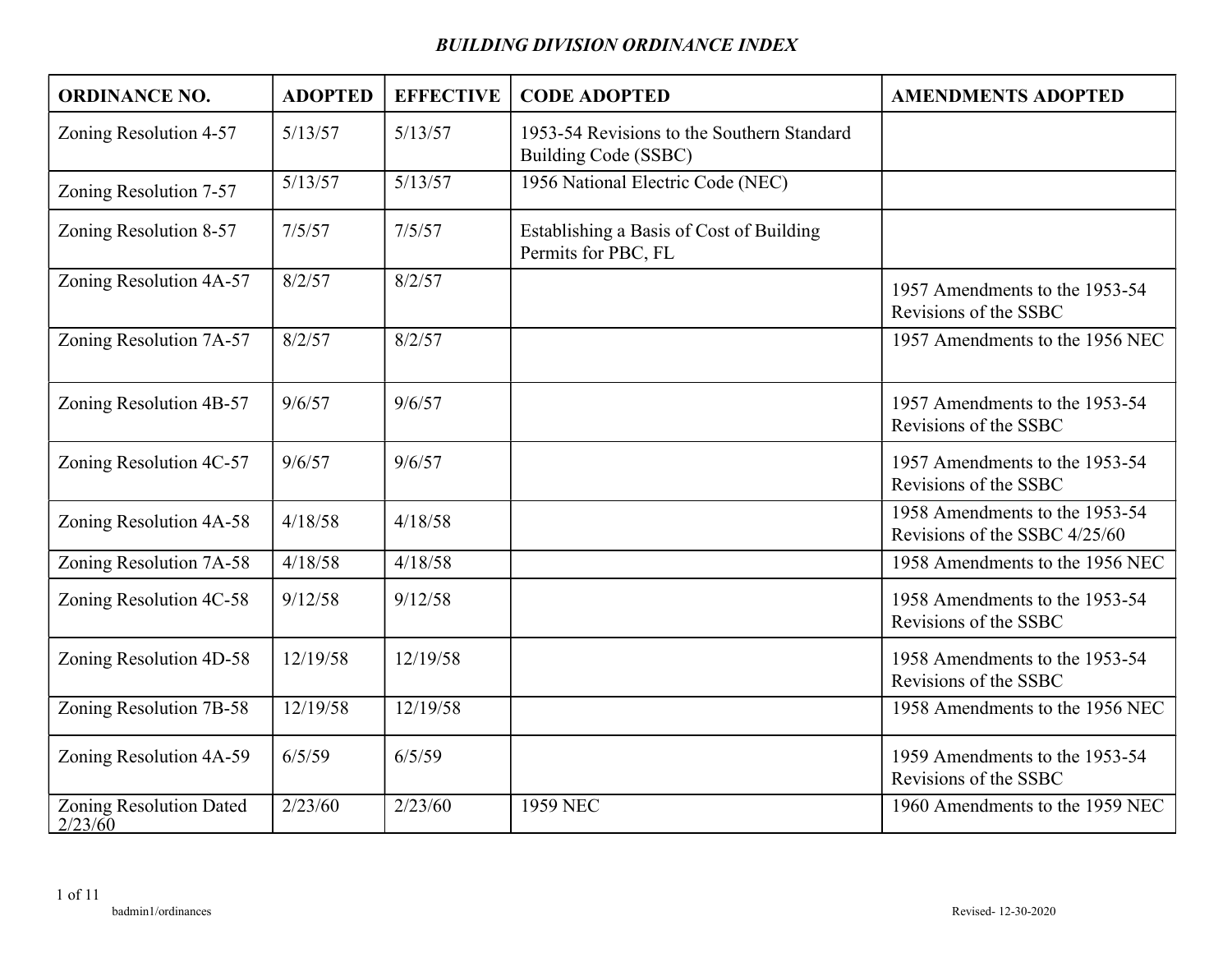| <b>ORDINANCE NO.</b>      | <b>ADOPTED</b> | <b>EFFECTIVE</b> | <b>CODE ADOPTED</b>           | <b>AMENDMENTS ADOPTED</b>                               |
|---------------------------|----------------|------------------|-------------------------------|---------------------------------------------------------|
| Zoning Resolution 4A-60   | 4/24/60        | 4/25/60          |                               | 1960 Amendments to the 1953-54<br>Revisions of the SSBC |
| Zoning Resolution 4B-60   | 9/12/60        | 9/12/60          |                               | 1960 Amendments to the 1953-54<br>Revisions of the SSBC |
| Resolution Dated 2/19/62  | 2/19/62        | 2/19/62          | 1960-61 Revisions to the SSBC |                                                         |
| Resolution Dated 10/8/62  | 10/8/62        | 10/8/62          |                               | 1962 Amendments to the 196061<br>Revisions of the SSBC  |
| Zoning Resolution 4A-63   | 4/8/63         | 4/8/63           |                               | 1963 Amendments to the 1960-61<br>Revisions of the SSBC |
| Resolution Dated 7/22/63  | 7/22/63        | 7/22/63          |                               | 1963 Amendments to the 1960-61<br>Revisions of the SSBC |
| Resolution Dated 10/28/63 | 10/28/63       | 10/28/63         |                               | 1963 Amendments to the 1960-61<br>Revisions of the SSBC |
| Resolution Dated 1/13/64  | 1/13/64        | 1/13/64          |                               | 1964 Amendments to the 1960-61<br>Revisions of the SSBC |
| Resolution Dated 5/11/64  | 5/11/64        | 5/11/64          |                               | 1964 Amendments to the 1960-61<br>Revisions of the SSBC |
| Resolution Dated 6/22/64  | 6/22/64        | 6/22/64          |                               | 1964 Amendments to the 1960-61<br>Revisions of the SSBC |
| Resolution #7             | 6/22/64        | 6/22/64          | <b>1962 NEC</b>               | 1964 Amendments to the 1962 NEC                         |
| Resolution Dated 7/13/64  | 7/13/64        | 7/13/64          |                               | 1964 Amendments to the 1962 NEC                         |
| Resolution Dated 9/21/64  | 9/21/64        | 9/21/64          |                               | 1964 Amendments to the 1960-61<br>Revisions of the SSBC |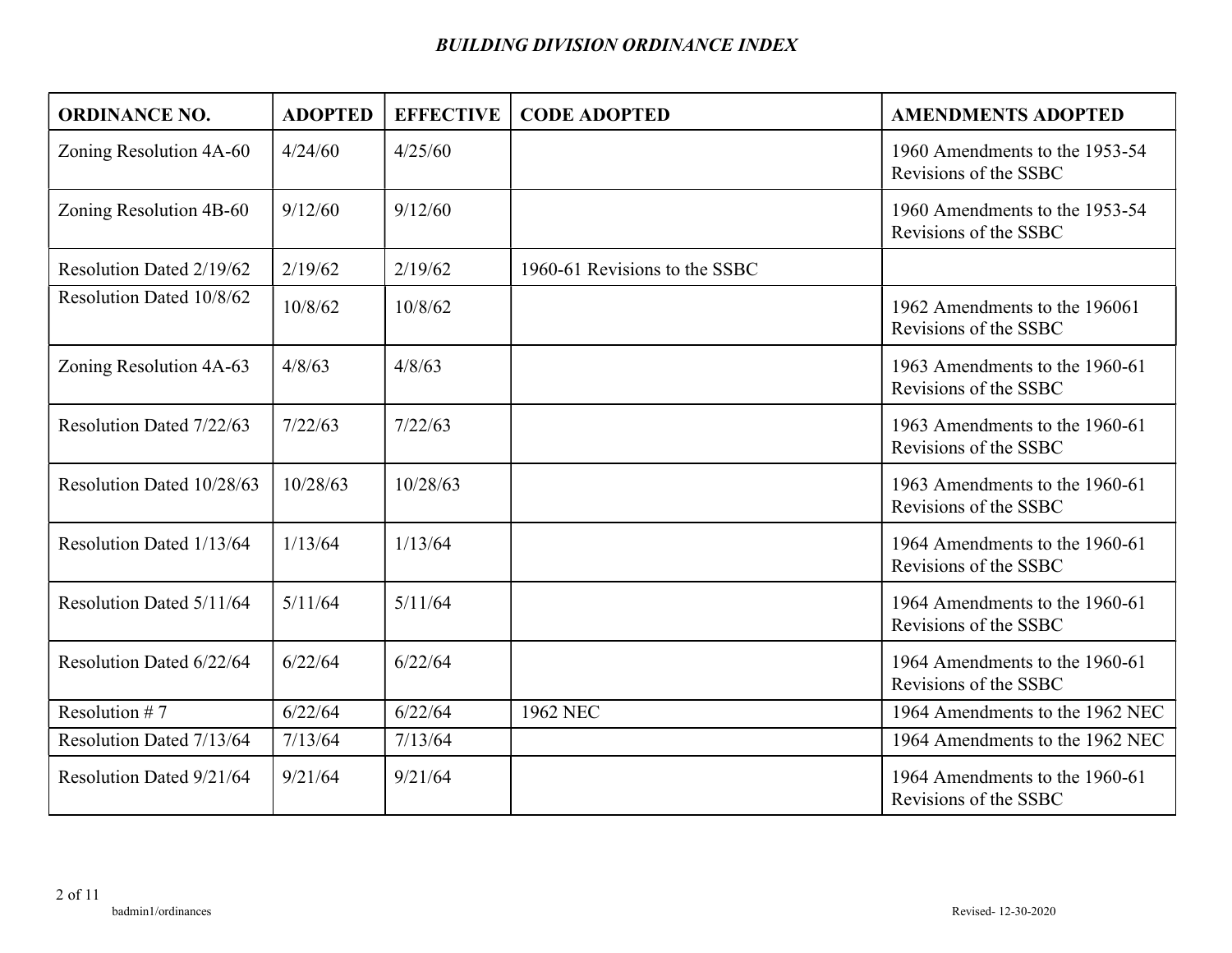| <b>ORDINANCE NO.</b>      | <b>ADOPTED</b> | <b>EFFECTIVE</b> | <b>CODE ADOPTED</b>           | <b>AMENDMENTS ADOPTED</b>                               |
|---------------------------|----------------|------------------|-------------------------------|---------------------------------------------------------|
| Resolution Dated 11/30/65 | 11/30/65       | 11/30/65         |                               | 1965 Amendments to the 1960-61<br>Revisions of the SSBC |
| Resolution Dated 11/30/65 | 11/30/65       | 11/30/65         |                               | 1965 Amendments to the 1962 NEC                         |
| Resolution Dated 3/30/66  | 3/30/66        | 3/30/66          |                               | 1966 Amendments to the 1960-61<br>Revisions of the SSBC |
| Resolution Dated 4/18/66  | 4/18/66        | 4/18/66          |                               | 1966 Amendments to the 1960-61<br>Revisions of the SSBC |
| Resolution Dated 4/18/66  | 4/18/66        | 4/18/66          |                               | 1966 Amendments to the 1962 NEC<br>and All Other Codes  |
| Resolution Dated 5/31/66  | 5/31/66        | 5/31/66          |                               | 1966 Amendments to the 1960-61<br>Revisions of the SSBC |
| Resolution Dated 8/2/66   | 8/2/66         | 8/2/66           |                               | 1966 Amendments to the 1960-61<br>Revisions of the SSBC |
| Resolution Dated 10/11/66 | 10/11/66       | 10/11/66         |                               | 1966 Amendments to the 1960-61<br>Revisions of the SSBC |
| Resolution Dated 10/31/66 | 10/31/66       | 10/31/66         |                               | 1966 Amendments to the 1960-61<br>Revisions of the SSBC |
| Resolution Dated 3/1/67   | 3/1/67         | 3/1/67           | 1965 NEC                      | 1967 Amendments to the 1965 NEC                         |
| Resolution Dated 5/29/67  | 5/29/67        |                  |                               | 1967 Amendments to the 1965 NEC                         |
| Resolution Dated 10/31/67 | 10/31/67       | 10/31/67         | 1965 SSBC with 1967 Revisions | 1967 Amendments to the 1965<br>SSBC with 1967 Revisions |
| Resolution Dated 1/23/68  | 1/23/68        | 1/23/68          |                               | 1968 Amendments to the 1965 NEC                         |
| Resolution Dated 10/29/68 | 10/29/68       | 10/29/68         |                               | 1968 Amendments to the 1965<br>SSBC with 1967 Revisions |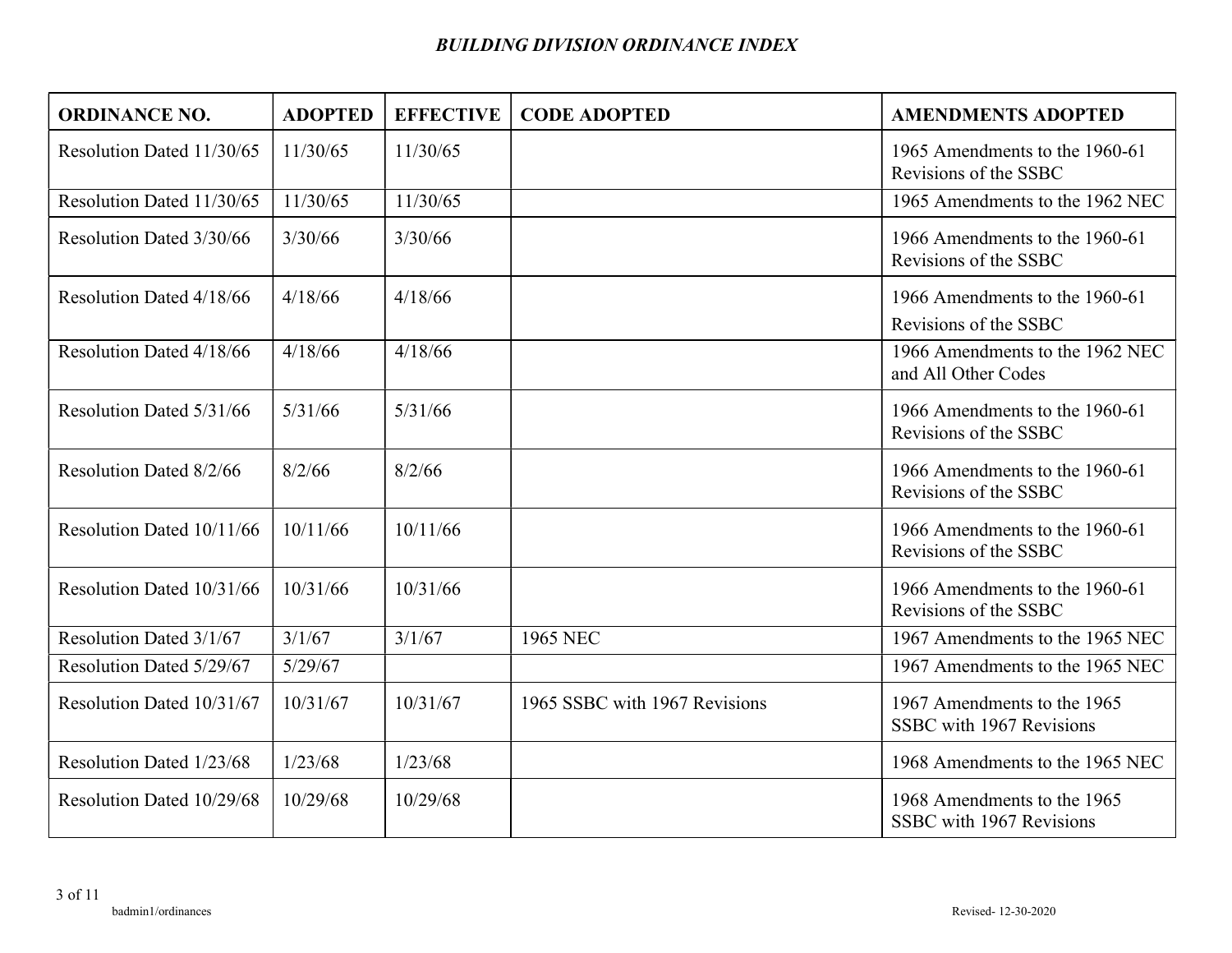| <b>ORDINANCE NO.</b>                      | <b>ADOPTED</b> | <b>EFFECTIVE</b> | <b>CODE ADOPTED</b>                                                                                                                                                      | <b>AMENDMENTS ADOPTED</b>                                |
|-------------------------------------------|----------------|------------------|--------------------------------------------------------------------------------------------------------------------------------------------------------------------------|----------------------------------------------------------|
| Resolution Dated 10/29/68                 | 10/29/68       | 10/29/68         | <b>1968 NEC</b>                                                                                                                                                          | 1968 Amendments to the 1968 NEC                          |
| Resolution Dated 5/20/69                  | 5/20/69        | 5/20/69          |                                                                                                                                                                          | 1969 Amendments to the 1968 NEC                          |
| Chapter 74-565, House<br><b>Bill 3890</b> |                | 6/26/74          | 1973 SSBC, SS Gas Code (SSGC), 1971 SS<br>Plumbing Code (SSPC) with 1973 Revisions<br>and 1971 National Electrical Code (NEC)                                            |                                                          |
| Chapter 74-565, House<br><b>Bill 3890</b> |                | 6/26/74          | <b>1971 NEC</b>                                                                                                                                                          |                                                          |
| Chapter 75-467, House<br><b>Bill 1146</b> |                | 6/16/75          | <b>1975 NEC</b>                                                                                                                                                          |                                                          |
| Ordinance 76-8                            | 9/28/76        | 11/11/76         |                                                                                                                                                                          | 1976 Amendments to the 1975 NEC                          |
| Ordinance 77-2                            | 1/18/77        | 1/27/77          | Mobile Home Inspection Ordinance                                                                                                                                         |                                                          |
| Ordinance 77-5                            | 3/29/77        | 4/7/77           |                                                                                                                                                                          | 1977 Amendments to Ord.<br>74-34, Permit Fees<br>Section |
| Chapter 77-623, House<br><b>Bill 1491</b> |                | 6/24/77          | 1976 Standard Building Code (SBC), Standard<br>Gas Code (SGC), Standard Mechanical Code<br>(SMC), 1975 Standard Plumbing Code (SPC)<br>with 1976 Revisions, and 1975 NEC |                                                          |
| Chapter 77-628, House<br><b>Bill 1491</b> |                | 6/24/77          |                                                                                                                                                                          | 1977 Amendments to the 1975 NEC                          |
| Ordinance 78-1                            | 2/7/78         | 2/16/78          | PBC Housing Code                                                                                                                                                         |                                                          |
| Ordinance 78-17                           | 6/13/78        |                  | Mobile Home Inspection Ordinance                                                                                                                                         |                                                          |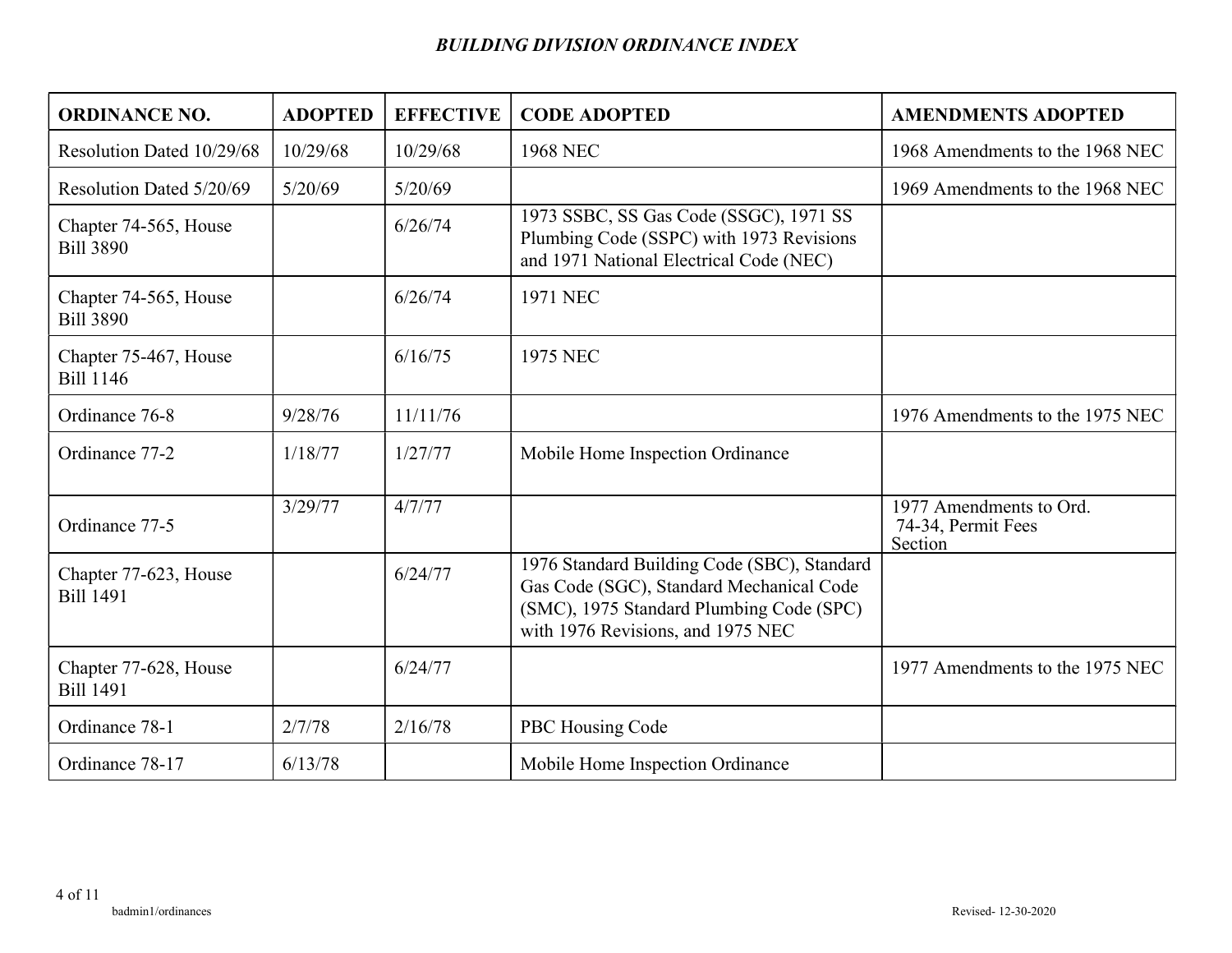| <b>ORDINANCE NO.</b>                      | <b>ADOPTED</b> | <b>EFFECTIVE</b> | <b>CODE ADOPTED</b>                              | <b>AMENDMENTS ADOPTED</b>                                                 |
|-------------------------------------------|----------------|------------------|--------------------------------------------------|---------------------------------------------------------------------------|
| Ordinance 78-12                           | 6/13/78        | 6/28/78          |                                                  | 1978 Amendments to 1976 SBC,<br>SGC, SMC, 1975 SPC with 1976<br>Revisions |
| Ordinance 78-13                           | 6/13/78        | 6/28/78          |                                                  | 1978 Amendments to the 1975 NEC                                           |
| Ordinance 78-16                           | 6/13/78        | 6/28/78          | 1978 Swimming Pool Code Ordinance                |                                                                           |
| Ordinance 78-24                           | 12/2/78        | 12/27/78         |                                                  | Amendment to Ord. 78-17, Mobile<br>Home Inspection Ordinance              |
| Chapter 79-542, House<br><b>Bill 1164</b> |                | 7/5/79           | <b>1978 NEC</b>                                  |                                                                           |
| Chapter 80-565, House<br><b>Bill 883</b>  |                | 6/4/80           | 1979 SBC, SGC, SMC, SPC                          |                                                                           |
| Ordinance 81-8                            | 5/19/81        | 5/29/81          | 1981 Swimming Pool Code Ordinance                |                                                                           |
| Ordinance 81-10                           | 5/19/81        | 5/29/81          | Mobile Home Inspection and Tie Down<br>Ordinance |                                                                           |
| Chapter 81-456, House<br><b>Bill 625</b>  |                | 6/18/81          | <b>1981 NEC</b>                                  | Chapter 81-456, House Bill 625                                            |
| Ordinance 81-13                           | 6/16/81        | 6/29/81          |                                                  | 1981 Amendments to the 1979 SBC,<br>SGC, SMC and SPC                      |
| Ordinance 81-14                           | 6/16/81        | 7/2/81           |                                                  | 1981 Amendments to the 1978 NEC                                           |
| Ordinance 82-3                            | 3/2/82         | 3/4/82           |                                                  | 1982 Amendments to Ord. 81-13,<br><b>Permit Fees Section</b>              |
| Ordinance 83-7                            | 5/3/83         | 5/16/83          |                                                  | 1983 Amendments to the 1981 NEC                                           |
| Ordinance 83-18                           | 9/27/83        | 10/17/83         |                                                  | 1983 Amendments to Ord. 81-13,<br><b>Permit Fees Section</b>              |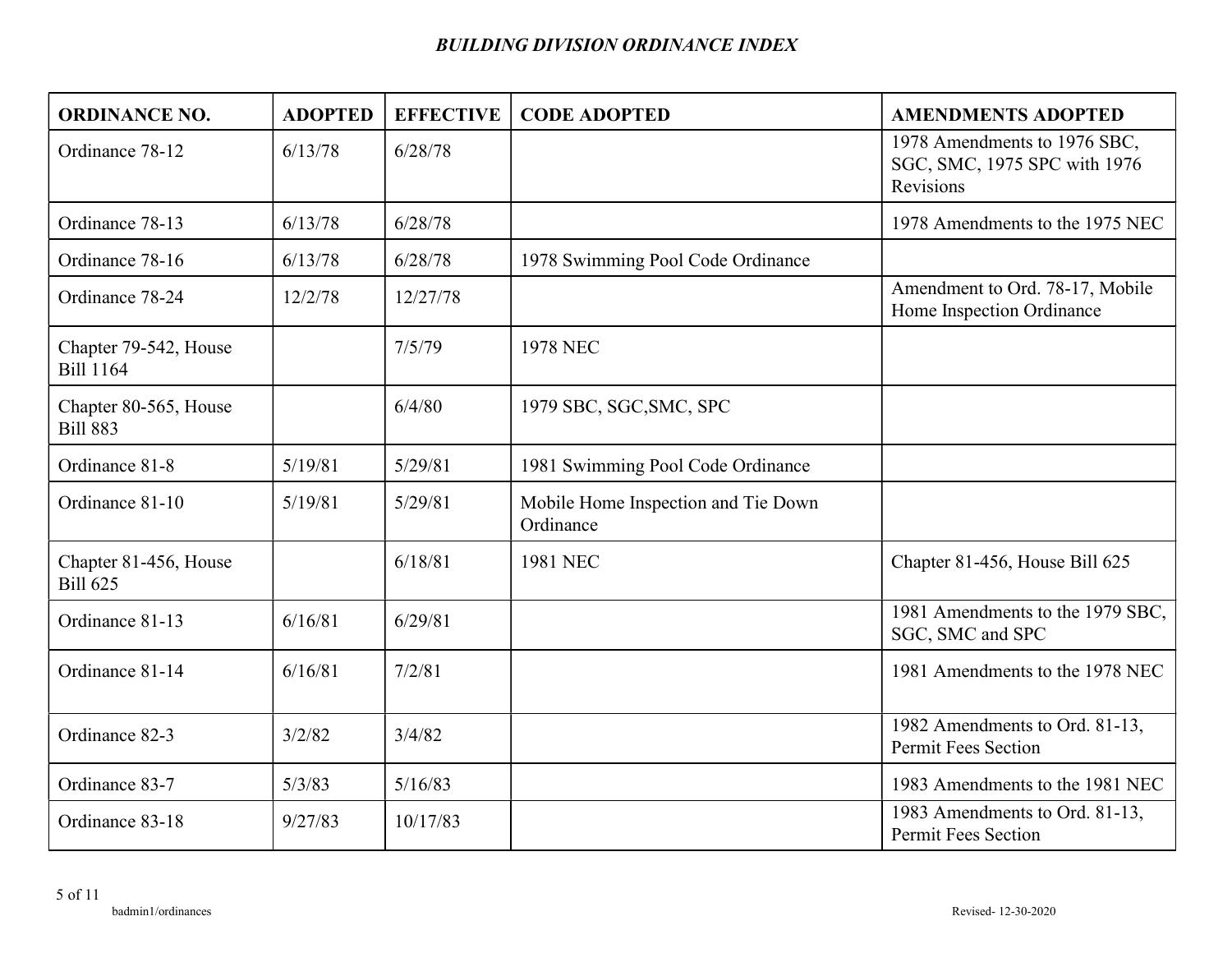| <b>ORDINANCE NO.</b> | <b>ADOPTED</b> | <b>EFFECTIVE</b> | <b>CODE ADOPTED</b>                                  | <b>AMENDMENTS ADOPTED</b>                                                                          |
|----------------------|----------------|------------------|------------------------------------------------------|----------------------------------------------------------------------------------------------------|
| Ordinance 83-19      | 10/4/83        | 10/13/83         | 1982 SBC, SGC, SMC, SPC                              |                                                                                                    |
| Ordinance 84-11      | 10/9/84        | 10/19/84         |                                                      | 1984 Amendments to Ord. 81-13,<br><b>Permit Fees Section</b>                                       |
| Ordinance 84-2       | 3/24/84        | 1/1/85           |                                                      | 1984 Amendments to the 1982 SBC,<br>SGC, SMC and SPC                                               |
| Ordinance 85-9       | 4/2/85         | 4/17/85          | 1984 NEC                                             |                                                                                                    |
| Ordinance 85-31      | 9/24/85        | 10/7/85          |                                                      | 1985 Amendments to Ord. 81-13,<br><b>Permit Fees Section</b>                                       |
| Ordinance 85-37      | 11/12/85       | 11/21/85         |                                                      | 1985 Amendments to Ord. 85-31,<br><b>Permit Fees Section</b>                                       |
| Ordinance 86-11      | 4/22/86        | 5/5/86           |                                                      | 1986 Amendments to the 1984 NEC                                                                    |
| Ordinance 86-36      | 10/14/86       | 10/31/86         |                                                      | 1986 Amendments to Ord. 85-37,<br>Permit Fees Section (Established<br>Uniform Permit Fee Schedule) |
| Ordinance 86-37      | 11/25/86       | 12/8/86          | 1985 SBC, SGC, SMC, SPC                              |                                                                                                    |
| Ordinance 86-41      | 12/23/86       | 1/7/87           |                                                      | 1986 Amendments to the 1985 SBC,<br>SGC, SMC, and SPC                                              |
| Ordinance 88-18      | 8/16/88        | 10/1/88          | <b>1987 NEC</b>                                      |                                                                                                    |
| Ordinance 88-19      | 8/16/88        | 10/1/88          |                                                      | 1988 Amendments to the 1987 NEC                                                                    |
| Ordinance 89-21      | 9/19/89        | 10/1/89          | Standard Permit Fee Schedule; Repealed Ord.<br>86-36 |                                                                                                    |
| Ordinance 89-30      | 11/21/89       | 1/1/90           | 1988 SBC, SGC, SMC, SPC                              |                                                                                                    |
| Ordinance 89-31      | 11/21/89       | 1/1/90           |                                                      | 1989 Amendments to the 1988 SBC,<br>SGC, SMC and SPC                                               |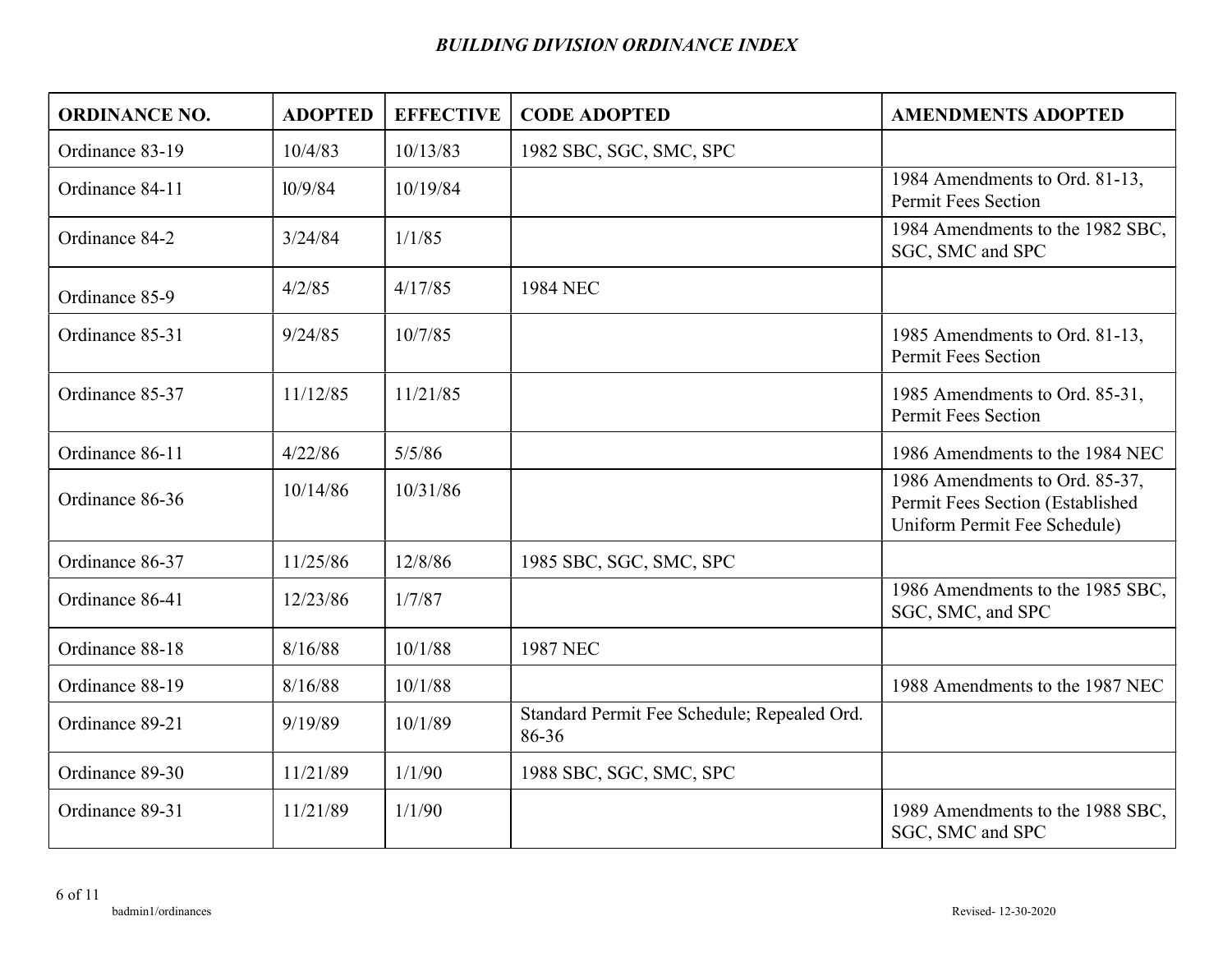| <b>ORDINANCE NO.</b> | <b>ADOPTED</b> | <b>EFFECTIVE</b> | <b>CODE ADOPTED</b>                                            | <b>AMENDMENTS ADOPTED</b>                                                                                                                     |
|----------------------|----------------|------------------|----------------------------------------------------------------|-----------------------------------------------------------------------------------------------------------------------------------------------|
| Ordinance 90-52      | 12/18/90       | 2/1/91           | 1990 NEC                                                       |                                                                                                                                               |
| Ordinance 90-53      | 12/18/90       | 2/1/91           |                                                                | 1990 Amendments to the 1990 NEC                                                                                                               |
| Ordinance 92-8       | 4/21/92        | 5/1/92           | Repealed Ord. 81-8;<br>Adopted PBC Swimming<br>Pool & Spa Code |                                                                                                                                               |
| Ordinance 92-16      | 5/19/92        | 7/1/92           | 1991 SBC, SGC, SMC, SPC                                        |                                                                                                                                               |
| Ordinance 92-17      | 5/19/92        | 7/1/92           |                                                                | 1992 Amendments to the 1991 SBC,<br>SGC, SMC, and SPC                                                                                         |
| Ordinance 94-4       | 3/15/94        | 6/1/94           |                                                                | 1994 Amendments to the 1991 SBC,<br>SGC, SMC, and SPC, and 1994<br>Amendments to the 1992<br>Amendments to the 1991 SBC,<br>SGC, SMC, and SPC |
| Ordinance 94-7       | 4/19/94        | 8/1/94           |                                                                | 1994 Amendments to the<br>1992 Swimming Pool &<br>Spa Code                                                                                    |
| Ordinance 95-28      | 7/18/95        | 10/26/95         | 1993 NEC                                                       | Ordinance 95-28                                                                                                                               |
| Ordinance 95-29      | 7/18/95        | 10/26/95         |                                                                | 1995 Amendments to the 1993 NEC                                                                                                               |
| Ordinance 96-7       | 2/20/96        | 6/1/96           | 1994 SBC, SGC, SMC, SPC                                        |                                                                                                                                               |
| Ordinance 96-8       | 2/20/96        | 6/1/96           |                                                                | 1996 Amendments to the 1994 SBC,<br>SGC, SMC and SPC                                                                                          |
| Ordinance 96-30      | 9/17/96        | 1/1/97           |                                                                | 1996 Amendment to the 1994 Code<br>Section Extending the Effective<br>Date for Hurricane Protection                                           |
| Ordinance 96-45      | 10/15/96       | 3/1/97           | 1996 NEC                                                       |                                                                                                                                               |
| Ordinance 96-46      | 10/15/96       | 3/1/97           |                                                                | 1996 Amendments to the 1996 NEC                                                                                                               |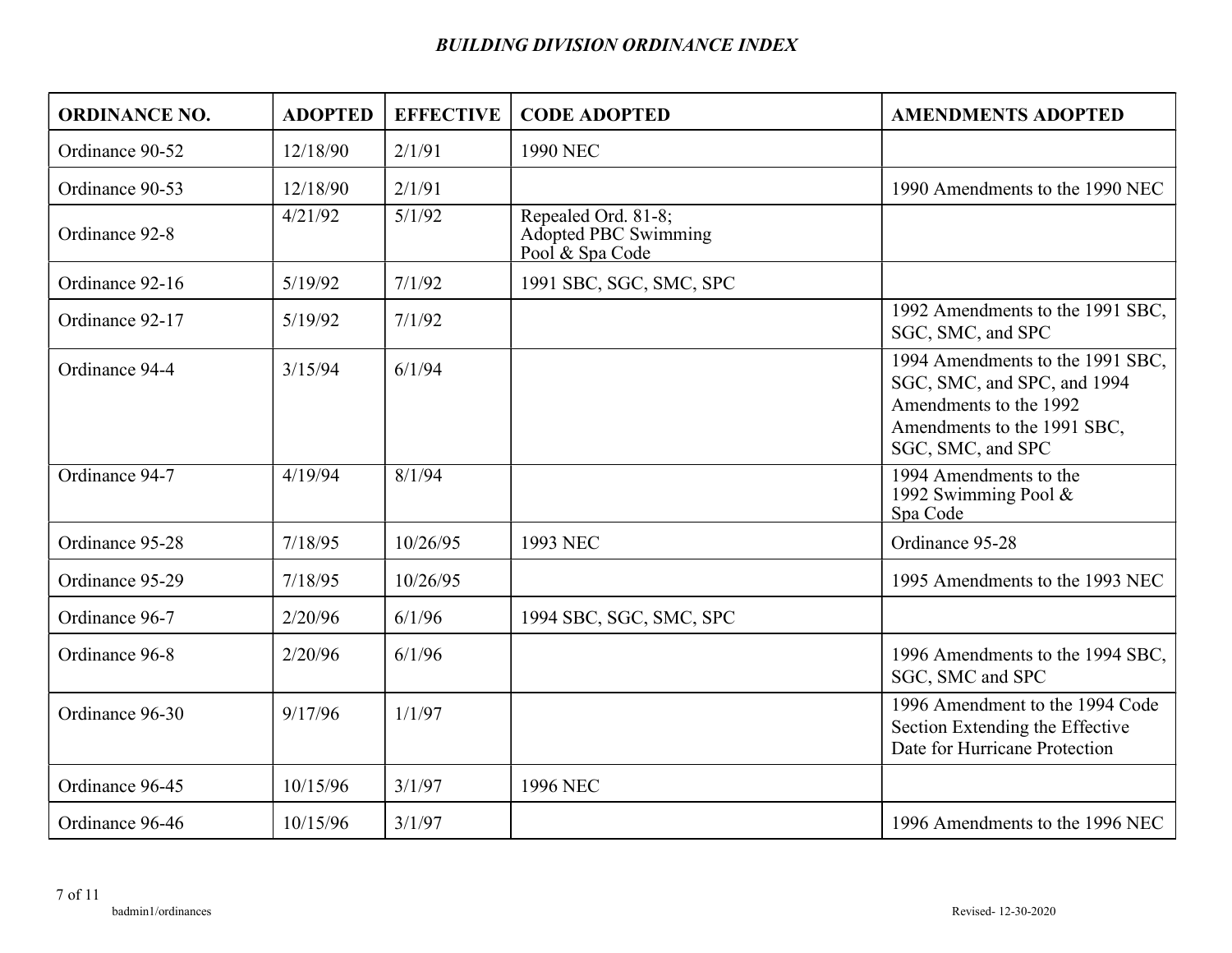| <b>ORDINANCE NO.</b> | <b>ADOPTED</b> | <b>EFFECTIVE</b>                                                 | <b>CODE ADOPTED</b>                                                                | <b>AMENDMENTS ADOPTED</b>                                                                 |
|----------------------|----------------|------------------------------------------------------------------|------------------------------------------------------------------------------------|-------------------------------------------------------------------------------------------|
| Ordinance 99-8       | 4/20/99        | 5/1/99                                                           | 1997 SBC, SGC, SMC,<br>1994 Standard Plumbing Code                                 |                                                                                           |
| Ordinance 99-9       | 4/20/99        | 5/1/99<br>Implemented<br>7/1/99                                  | 1997 Amends. to SBC, SMC, SGC &<br>2 <sup>nd</sup> Amends to 1994 Stand. Plmb Code | 1997 Amends. to SBC, SMC, SGC<br>& 2 <sup>nd</sup> Amends to 1994 Standard<br>Plumb. Code |
| Ordinance 99-72      | 12/21/99       | 2/1/00                                                           | 1999 NEC                                                                           |                                                                                           |
| Ordinance 99-73      | 12/21/99       | 2/1/00                                                           |                                                                                    | 1999 Amends, to NEC                                                                       |
| Ordinance 2002-005   | 2/26/02        | 3/1/02                                                           |                                                                                    | PBC Amends to the FBC, 2001<br>Edition                                                    |
| Ordinance 2003-012   | 03/11/03       | <b>Fixed Fees</b><br>03/17/03<br><b>Primary Fees</b><br>06/16/03 | Permit Fee Schedule;<br>Repealed Ord. 89-21                                        | 2003 Palm Beach County<br>Construction Permit Fee<br>Schedule                             |
| Ordinance 2004-013   |                | 6/16/04                                                          | <b>Flood Damage Prevention</b><br>Ordinance                                        | 2004-Amendments to Ord.<br>8-88                                                           |
| Ordinance 2005-018   | 7/12/2005      | <b>Primary Fees</b><br>11/01/2005                                | Permit Fee Schedule;<br>Repealed Ord. 2003-012                                     | 2005 Palm Beach County<br><b>Construction Permit Fee</b><br>Schedule                      |
| Ordinance 2005-045   | 9/27/2005      | 10/01/2005                                                       | PBC Amendments to FBC<br>Repealed Ord. 2002-005                                    | PBC Amendments to FBC,<br>2004 Edition                                                    |
|                      |                | 12/8/2006                                                        | 2005 National Electric<br>Code (NEC)                                               |                                                                                           |
|                      |                | 12/8/2006                                                        | 2006 Supplement to the<br>2004 FBC Edition                                         |                                                                                           |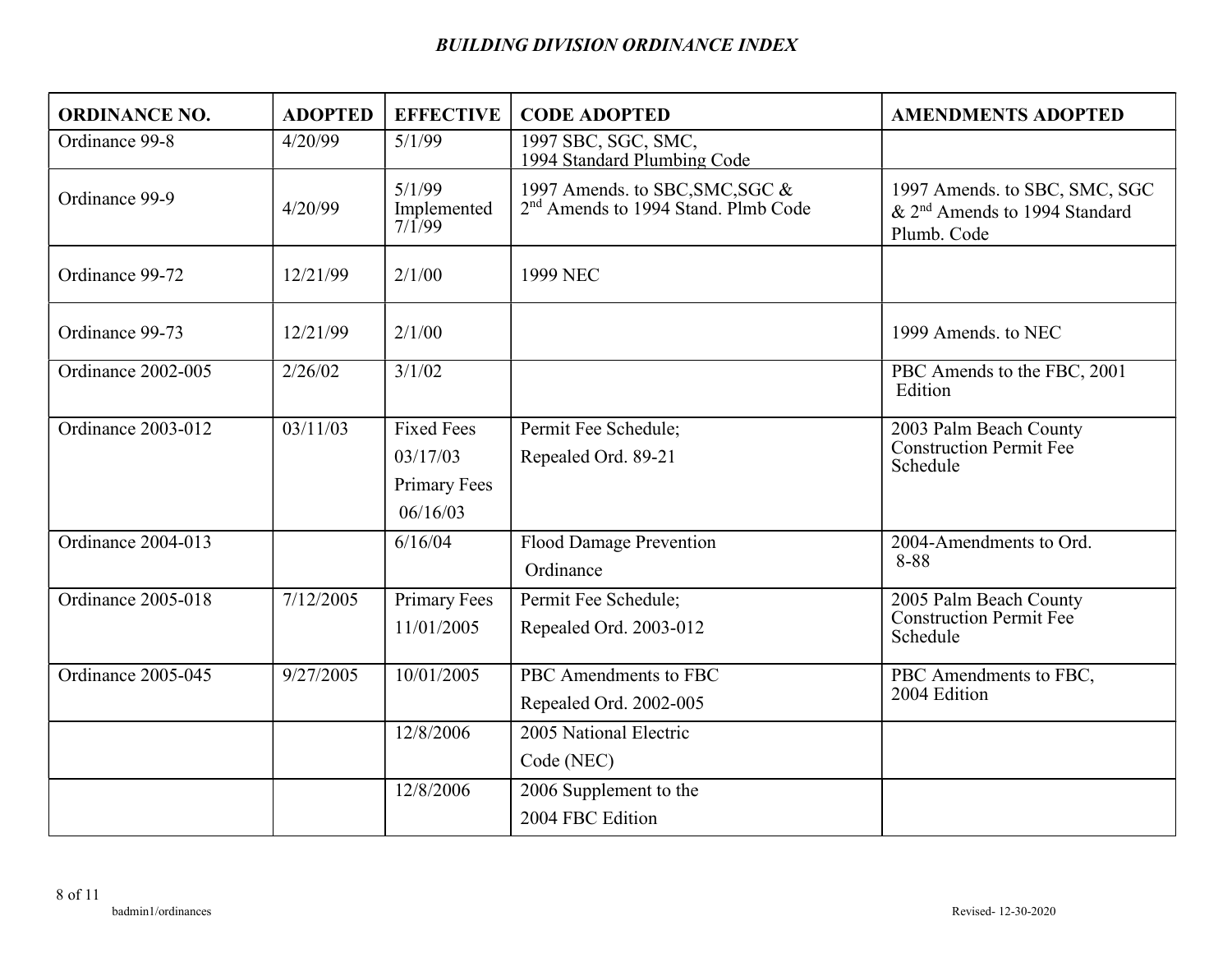| <b>ORDINANCE NO.</b> | <b>ADOPTED</b> | <b>EFFECTIVE</b> | <b>CODE ADOPTED</b>                                               | <b>AMENDMENTS ADOPTED</b>                                                                                                                          |
|----------------------|----------------|------------------|-------------------------------------------------------------------|----------------------------------------------------------------------------------------------------------------------------------------------------|
| Ordinance 2009-001   | 01/13/2009     | 03/01/2009       | PBC Amendments to FBC                                             | PBC Amendments to FBC.                                                                                                                             |
|                      |                |                  | Repealed Ord. 2005-045                                            | 2007 Edition                                                                                                                                       |
| Ordinance 2009-002   | 01/13/2009     | 03/01/2009       |                                                                   | Appendix F "Proposed<br><b>Construction Building</b><br>Codes For Turf And<br>Landscape Irrigation<br>Systems" of The 2007 FBC,<br>Plumbing Volume |
|                      |                | 03/01/2009       | $1st 2009$ Supplement to the                                      |                                                                                                                                                    |
|                      |                |                  | 2007 FBC Edition                                                  |                                                                                                                                                    |
| Ordinance 2009-038   | 09/01/2009     | 10/01/2009       | Permit Fee Schedule;                                              | 2009 Palm Beach County                                                                                                                             |
|                      |                |                  | Repealed Ord. 2005-018                                            | <b>Construction Permit Fee</b><br>Schedule                                                                                                         |
|                      |                | 10/01/2009       | $2nd$ 2009 Supplement to the                                      |                                                                                                                                                    |
|                      |                |                  | 2007 FBC Edition                                                  |                                                                                                                                                    |
|                      |                | 10/01/2009       | 2008 National Electric                                            |                                                                                                                                                    |
|                      |                |                  | Code (NEC)                                                        |                                                                                                                                                    |
| Ordinance 2012-006   | 03/20/2012     | 03/20/2012       | PBC Amendments to FBC Repealed Ord.<br>2009-001 and Ord. 2009-002 | PBC Amendments to FBC,2010<br>Edition<br>Appendix F "Construction Building<br>Codes for Turf and Landscape<br>Irrigation Systems" (FBC-Plumbing)   |
|                      |                | 06/30/2015       | 2014 Florida Building Code $(5th Edition)$                        |                                                                                                                                                    |
|                      |                | 06/30/2015       | 2011 National Electric Code (NEC)                                 |                                                                                                                                                    |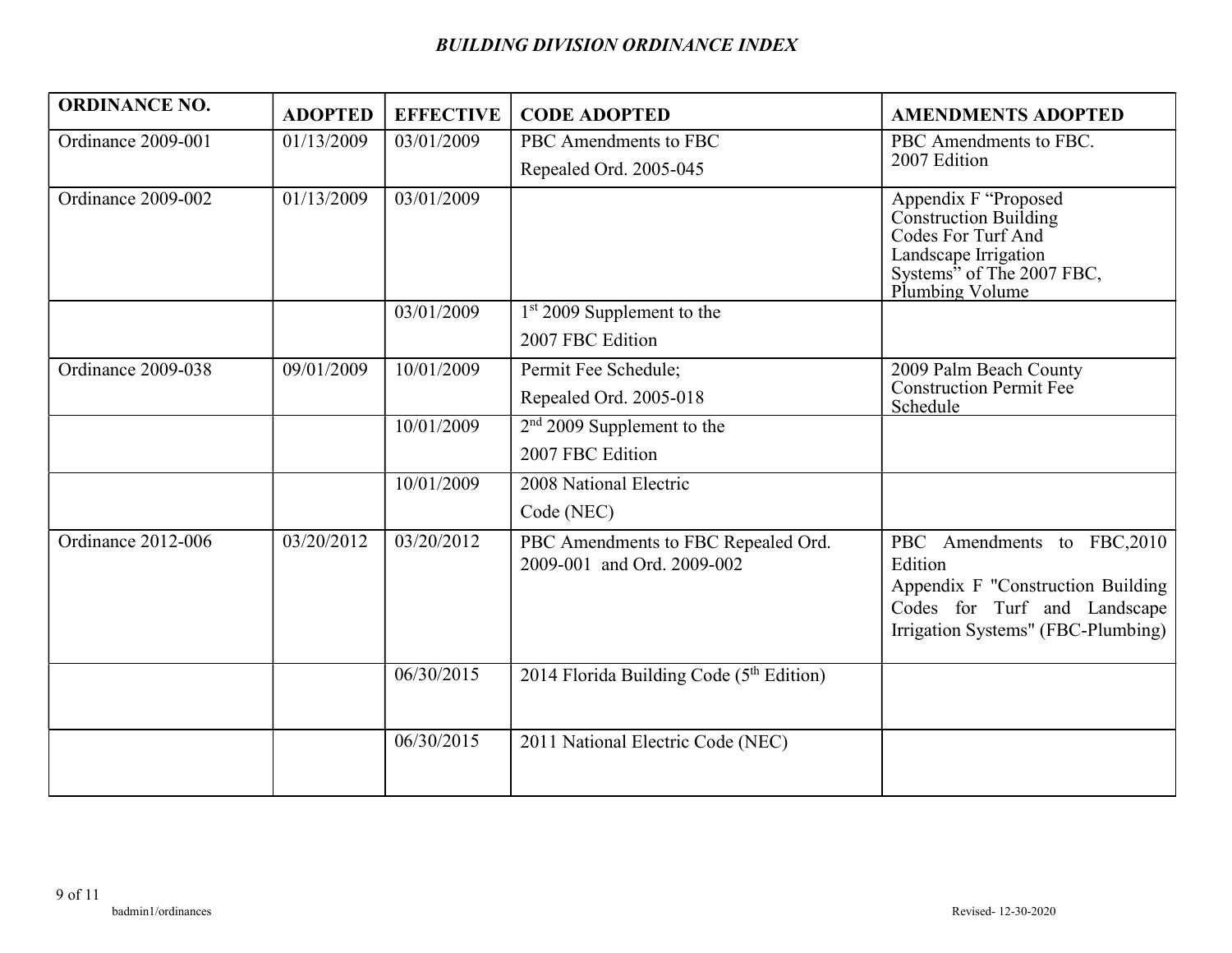| <b>ORDINANCE NO.</b> | <b>ADOPTED</b> | <b>EFFECTIVE</b> | <b>CODE ADOPTED</b>                                             | <b>AMENDMENTS ADOPTED</b>                                                                                                                                                                                                                                                                                                                                                              |
|----------------------|----------------|------------------|-----------------------------------------------------------------|----------------------------------------------------------------------------------------------------------------------------------------------------------------------------------------------------------------------------------------------------------------------------------------------------------------------------------------------------------------------------------------|
| Ordinance 2015-028   | 07/21/2015     | 07/27/2015       | PBC Amendments to FBC<br>Repealed Ord. 2012-006                 | PBC Amendments to FBC,<br>$5th$ Edition (2014)<br>Appendix $F$ – Construction Building<br>Codes for Turf and Landscape<br>Irrigation Systems of the FBC -<br>Plumbing, $5th$ Edition (2014)                                                                                                                                                                                            |
| Ordinance 2017-044   | 12/19/2017     | 12/31/2017       | PBC Amendments to FBC<br>Repealed Ord. 2015-028                 | PBC Amendments to FBC, 6th<br>Edition<br>(2017),<br>Chapter<br>Administration of the FBC -<br>Building, 6th Edition (2017)<br>Figures 1609.3 (1), (2), and (3), Basic<br>Windspeed Maps of the FBC -<br>Building, 6th Edition (2017)<br>Appendix F – Proposed Construction<br>Building Codes for Turf and<br>Landscape Irrigation Systems of the<br>FBC - Plumbing, 6th Edition (2017) |
|                      |                | 12/31/2017       | Florida Building Code, 6 <sup>th</sup> Edition (2017)           |                                                                                                                                                                                                                                                                                                                                                                                        |
|                      |                | 12/31/2017       | 2014 National Electric Code                                     |                                                                                                                                                                                                                                                                                                                                                                                        |
|                      |                | 12/31/2017       | Florida Fire Prevention Code, 6 <sup>th</sup> Edition<br>(2017) |                                                                                                                                                                                                                                                                                                                                                                                        |
|                      |                | 12/31/2017       | 2015 NFPA 101 Life Safety Code                                  |                                                                                                                                                                                                                                                                                                                                                                                        |